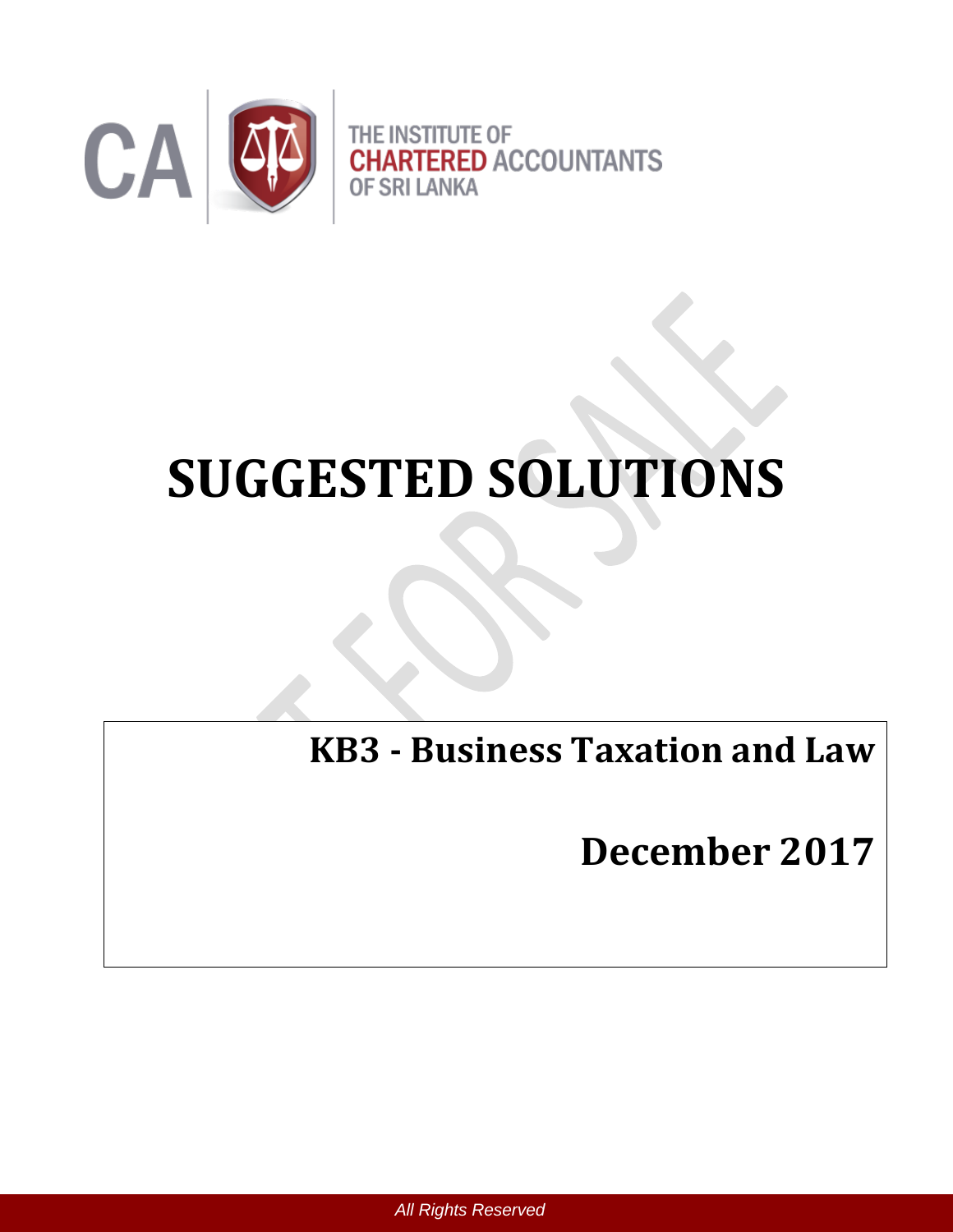# **SECTION 1 BUSINESS LAW**

#### **Answer 01**

#### (a)

**Relevant Learning Outcome/s: 1.3.3** Explain the concept of the 'veil of incorporation'. Study text reference: Pages 11 and 12

Similar facts as given in the scenario were discussed in the case of **Macaura vs Northern Assurance** (1925) A.C. 619, where it was laid that as Macaura did not own the goods, but only the company, he had no 'legal or equitable relation to the goods', and his relation was to the company.

The facts of this case were as follows

Macuara owned a timber estate. He was also the sole shareholder of Irish Canadian Saw Mills Ltd. He sold timber from the estate to this company. He also obtained a fire insurance policy against this timber, but the policy was obtained in his own name. The timber got caught in a fire and the insurers, Northern Assurance, refused to pay the claim.

The same principle as Macuara's case applies in this scenario.

Maniq will not be entitled for the insurance claim under this policy

The reason being that:

- the estate belonged to the company and not to him
- the insurance policy was in his name and not in the company's name (in other words the insurable interest in the estate was with the company and not with Maniq).
- the company is a separate legal entity from that of its owner

**Note:** Any other case which establishes the separate legal personality of a company will be considered for marking.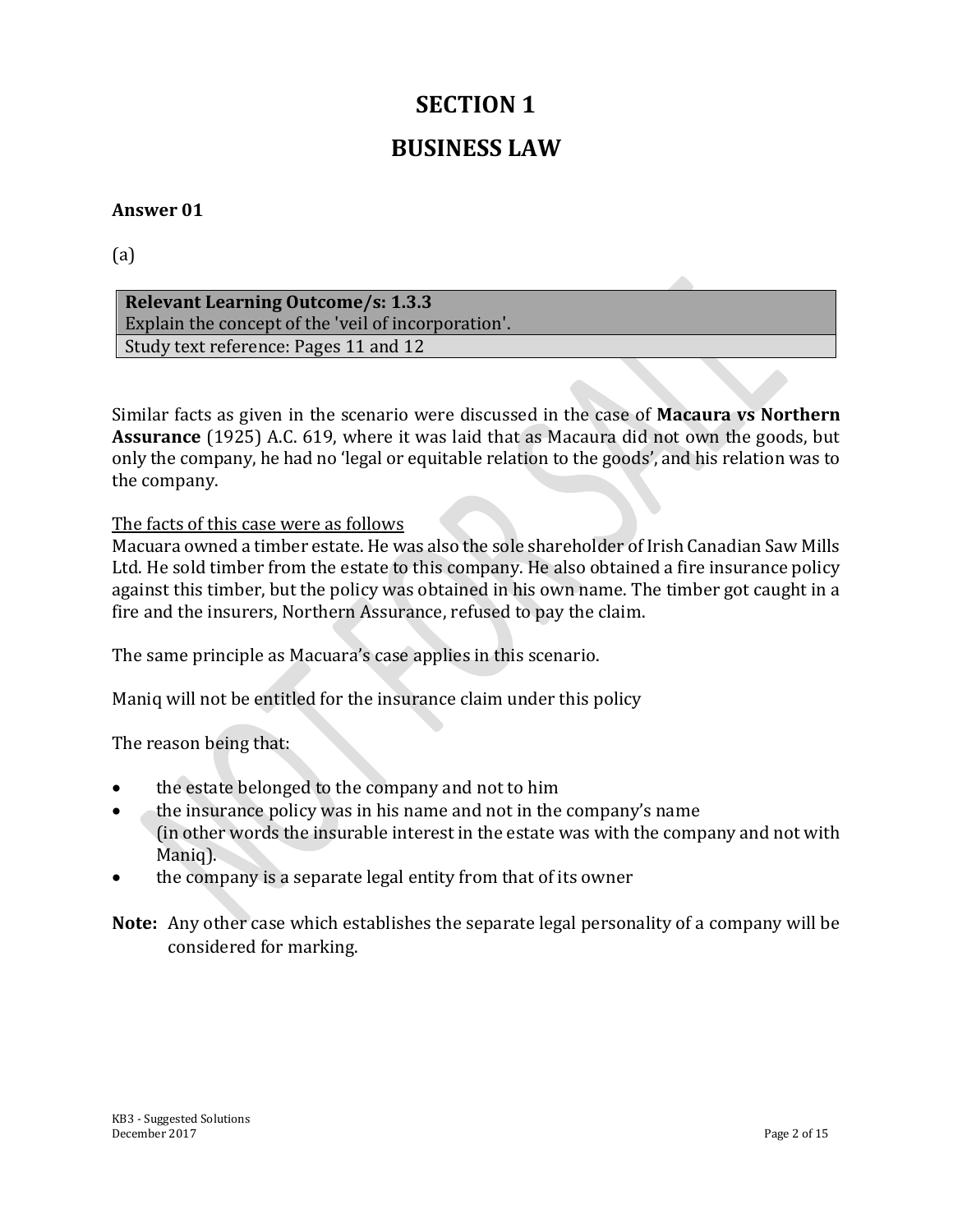(b)

#### **Relevant Learning Outcome/s: 4.1.1** Explain the following terms in relation to the directors of a company appointment, retirement and removal, powers, duties and liabilities, civil and criminal liabilities. Study text reference: Page 74

In terms of section 206, subject to the Articles, a director may be removed by ordinary resolution at a meeting, where prior notice of such removal has been given.

Once such notice is given, the concerned director has the right to make representations within 14 days of such notice, and the company is required to circulate the same to its shareholders or read it at the meeting, unless the company obtains permission from court not to do so.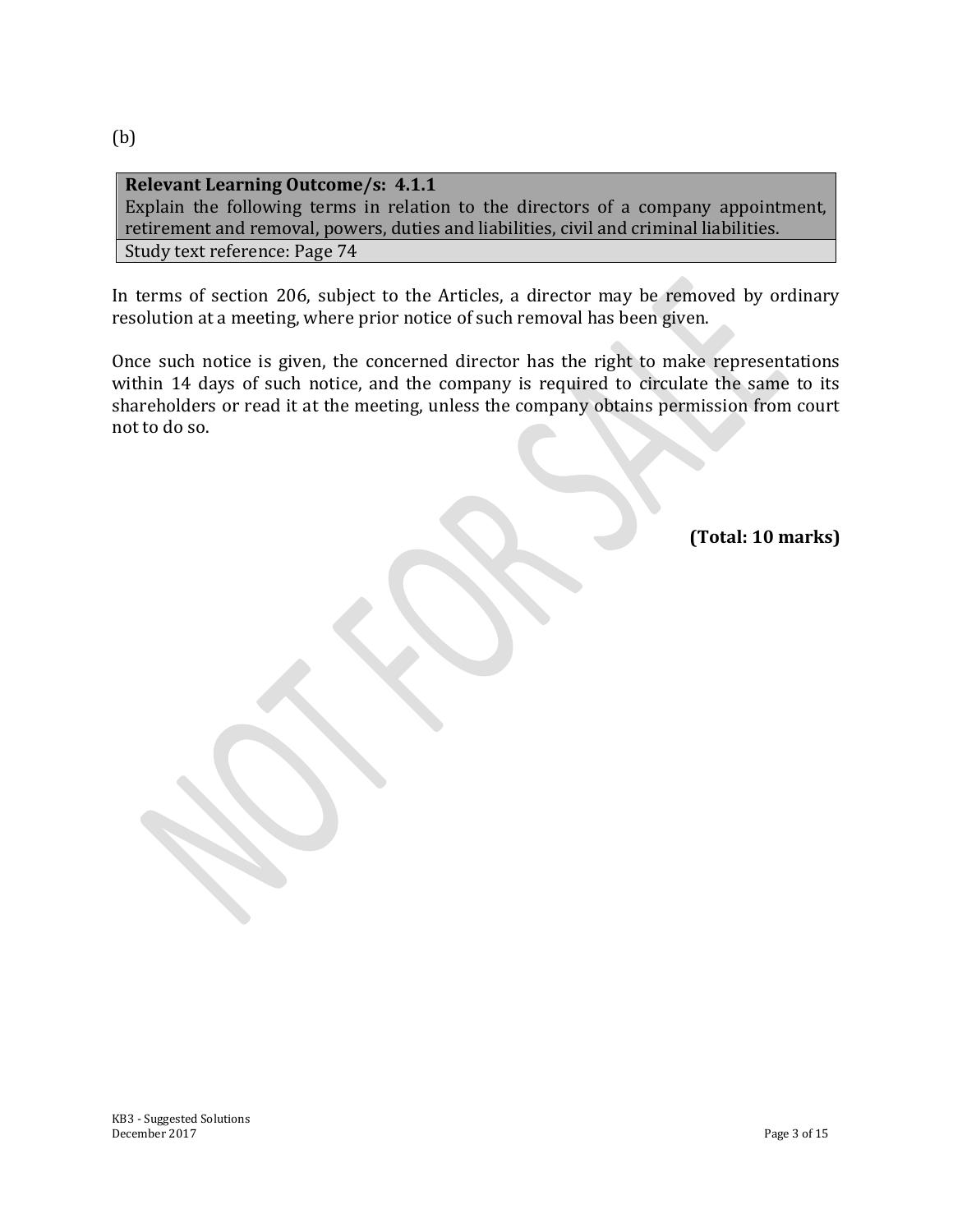(a)

#### **Relevant Learning Outcome/s: 2.1.1**

Compare and contrast between the different types of companies recognised under the Companies Act (including foreign companies doing business in Sri Lanka and listed Study text reference: Page 25

A company limited by guarantee, is one which does not issue shares, and its members undertake to contribute a specified amount towards its assets in the event of a liquidation.

A private limited company is one where the number of shareholders is restricted to 50 and issuing of shares to the public is prohibited.

As the Companies Act provides for a single shareholder to incorporate a private limited company [Section 4(2)], the 1st requirement of Benjamin can be satisfied by a private limited company.

Benjamin's 2<sup>nd</sup> requirement of having a limited number of shareholders in the future too can be easily satisfied by a private limited company.

Therefore, from the two types of companies Benjamin is considering, the most suitable type of company for him would be a private limited company.

(b)

**Relevant Learning Outcome/s: 2.5.3** Explain the indoor management rule and the doctrine of constructive notice. Study text reference: Page 38

 "A *person dealing with a corporation has no obligation to ensure that a corporation has gone through any procedures required by its articles, by-laws, resolutions, contracts, or policies to authorize a transaction or to give authority to a person purporting to act on behalf of the corporation.*"

This principle is known as the 'indoor management rule', and was laid down in the case of Royal British Bank v Turquand.

- In this instance Asha is not expected per the indoor management rule to ensure that the resolution has been passed by the company by following the proper procedures, and hence can assume that the CEO has been given the due authority to sign the contract on behalf of the company.
- As a result the contract so signed is valid and binding on the company**.**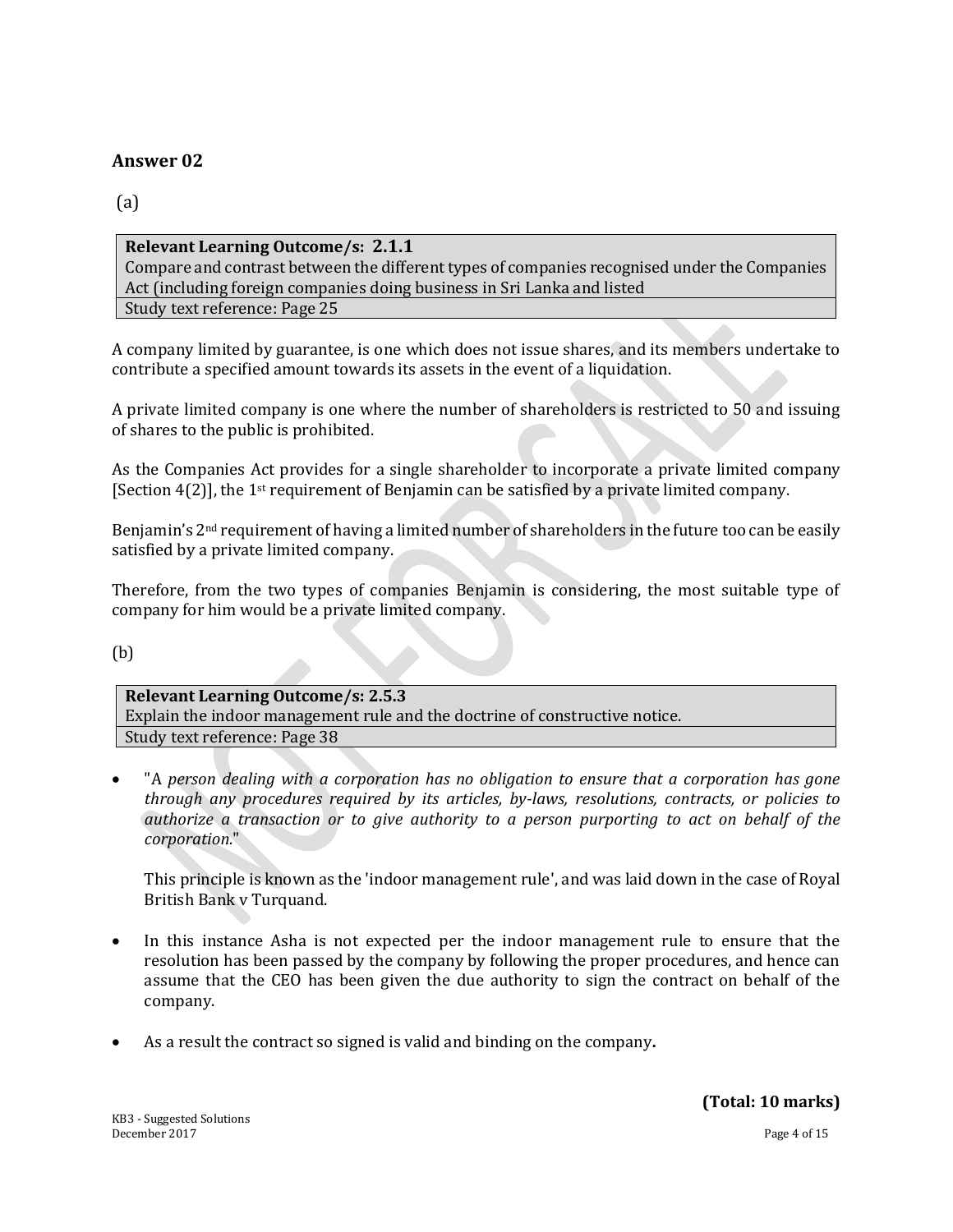(a)

**Relevant Learning Outcome/s: 3.2.2** Explain the importance of "Solvency Test" and capital maintenance mechanisms. Study text reference: Page 52

To pass the solvency test in terms of section 57 of the Companies Act, it should be established that the company is able to pay its debts as they become due in the normal course of business; **and** that the value of the company's assets is greater than the aggregate value of its liabilities and its stated capital.

In the given scenario,

- The 1st condition of being "able to pay its debts as they become due in the normal course of business" has been fulfilled by the company per the confirmation received from the auditors.
- To determine whether the company has fulfilled the  $2<sup>nd</sup>$  condition, the following calculation is considered:
	- Total assets  $=$  Rs. 100,000
	- Total liabilities + stated capital =  $Rs. 105,000$
	- Therefore total assets are less than the aggregate of total liabilities and stated capital.
	- Therefore the  $2<sup>nd</sup>$  condition has NOT been fulfilled by the company.
- As a result the company has failed its Solvency Test.
- (b)

#### **Relevant Learning Outcome/s: 3.5.2**

Outline the principles relating to "majority rule" and "minority protection" (including "Oppression, Mismanagement and derivative action and Major Transactions) (S.185 of the Companies Act)

Study text reference: Page 62

Per the given data:

- $\frac{1}{2}$  of the total assets of DPL  $=$  Rs. 5,000,000
- Value of the land proposed to be acquired  $=$  Rs. 8,000,000
- Rs. 8,000,000 > Rs. 5,000,000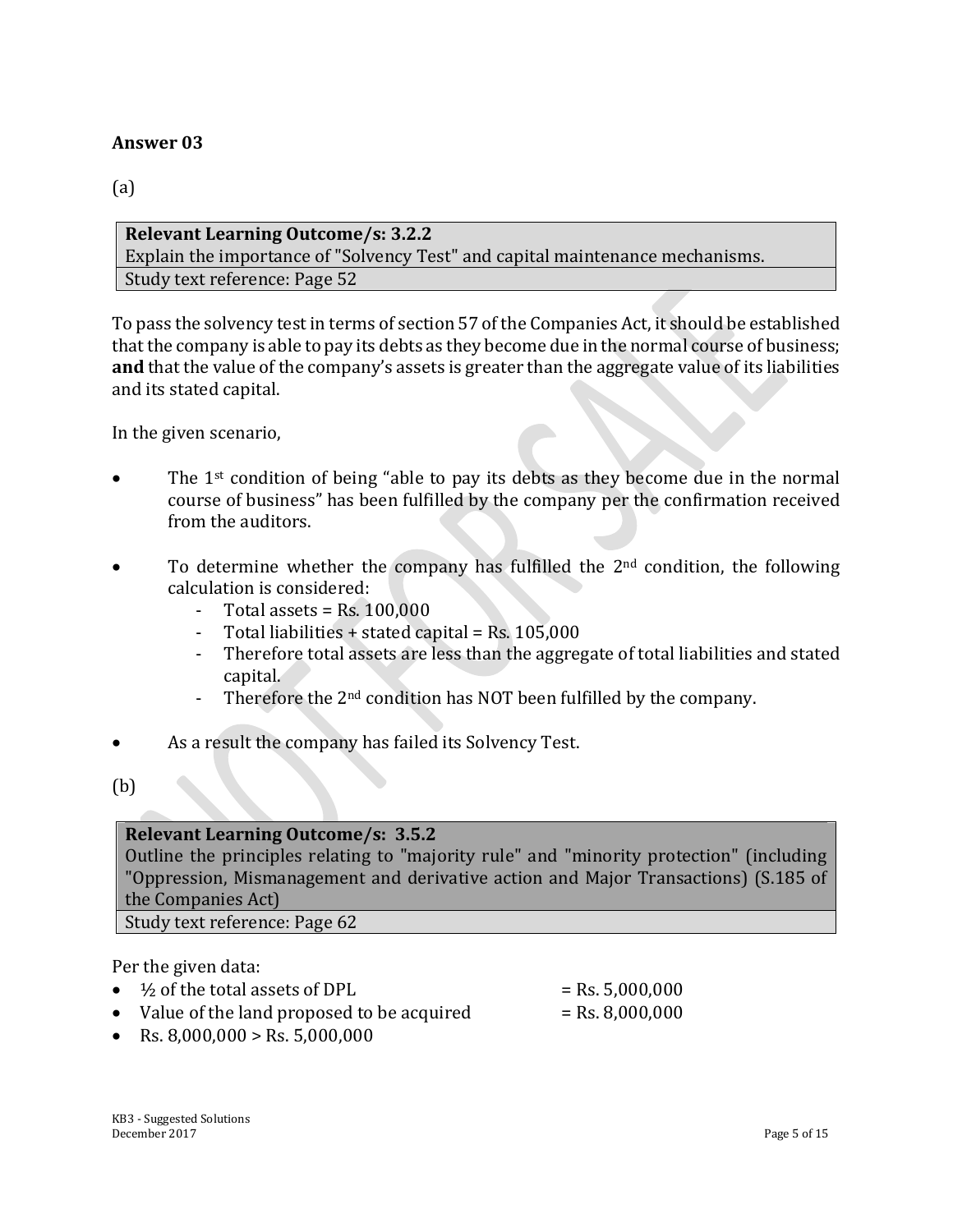Therefore per section 185(2)(a), the proposed transaction falls within the definition of a major transaction.

In terms of section 185(1)**,** a company shall not enter into any major transaction, unless such transaction is:

- (a) approved by special resolution
- (b) contingent on approval by special resolution
- (c) consented to in writing by all the shareholders of the company, or
- (d) a transaction which the company is expressly authorised to enter into by a provision in its articles, which was included in it at the time the company was incorporated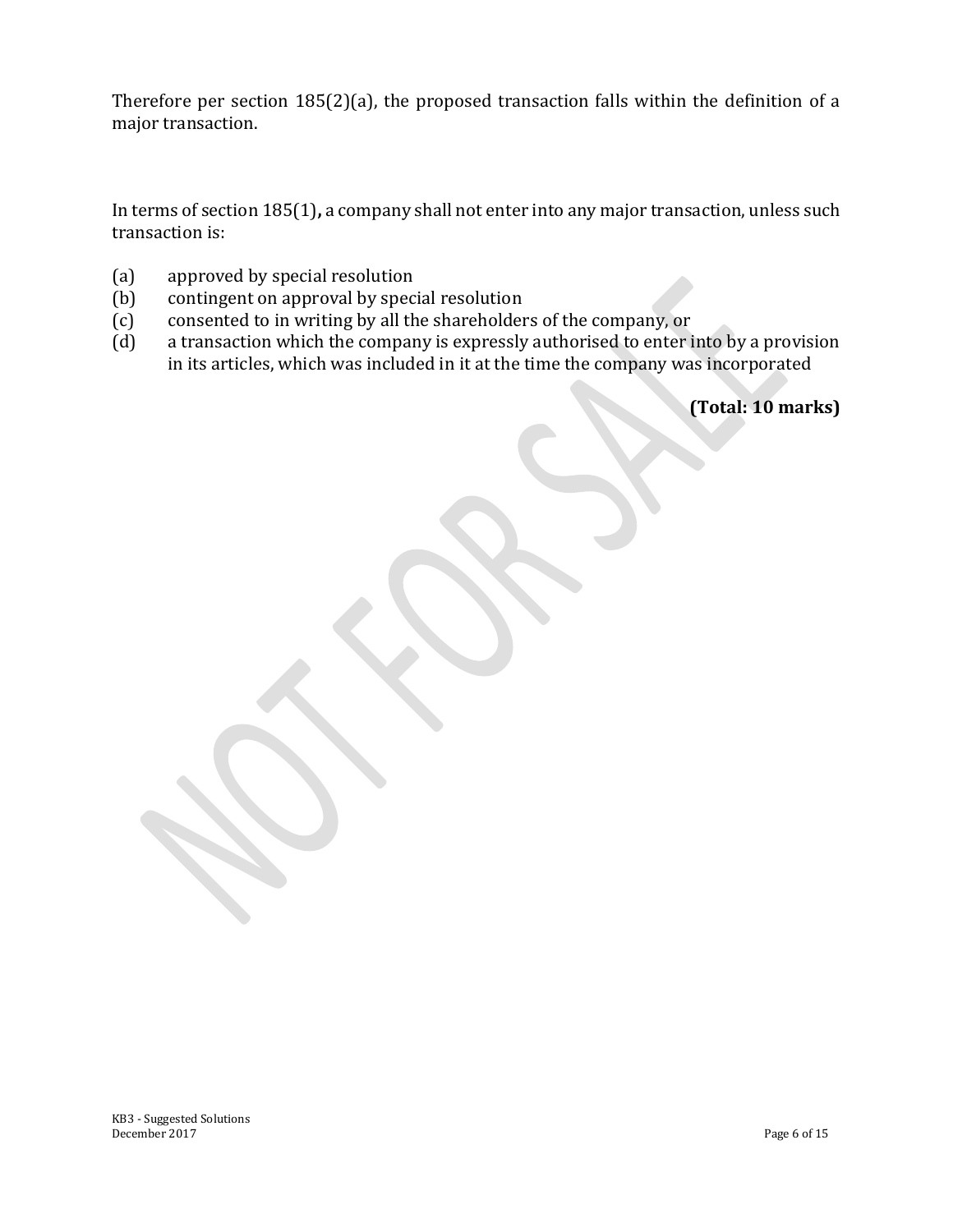(a)

#### **Relevant Learning Outcome/s: 5.1.1**

Compare and contrast the different types of meetings in a company, and their purposes and notice periods.

Study text reference: Page 92

- In terms of section 134 of the Companies Act, shareholders holding not less than 10% of the shares with voting rights can make a request to call for an extraordinary general meeting to discuss any issue.
- Upon receipt of such request, there is a statutory duty cast upon the directors to call an Extraordinary General Meeting (EGM) within 15 working days after the date of such requisition.
- Section 134(1) requires that the meeting must be held within 30 working days after the deposit of this requisition.
- But under section 135(1)(b) if five (5) working days' notice in writing is given (i.e. a shorter notice), it will serve the purpose since Kandurata Tasty Tea Ltd is a private limited company.
- Also in any other meeting other than an AGM if it is so agreed by the shareholders having a right to attend and vote at the meeting being shareholders together holding shares which carry not less than ninety five (95) per cent of the voting rights, each issue to be considered and voted duly at that meeting be deemed to have been duly called a meeting (Section 135 (3) (b)).
- The request to hold the meeting must contain the issues to be considered at the meeting and the notice of the meeting must specify the issues in order to enable the shareholders to decide whether it is in their interest to attend.
- If the directors do not call a meeting within 15 working days of the deposit of the requisition, the requisitionists or those representing more than half of the voting rights of all of the requisitionists may call a meeting (provided that any meeting so convened shall not be held after the expiration of three months).
- In such event all reasonable expenses incurred in convening such a meeting must be repaid by the company.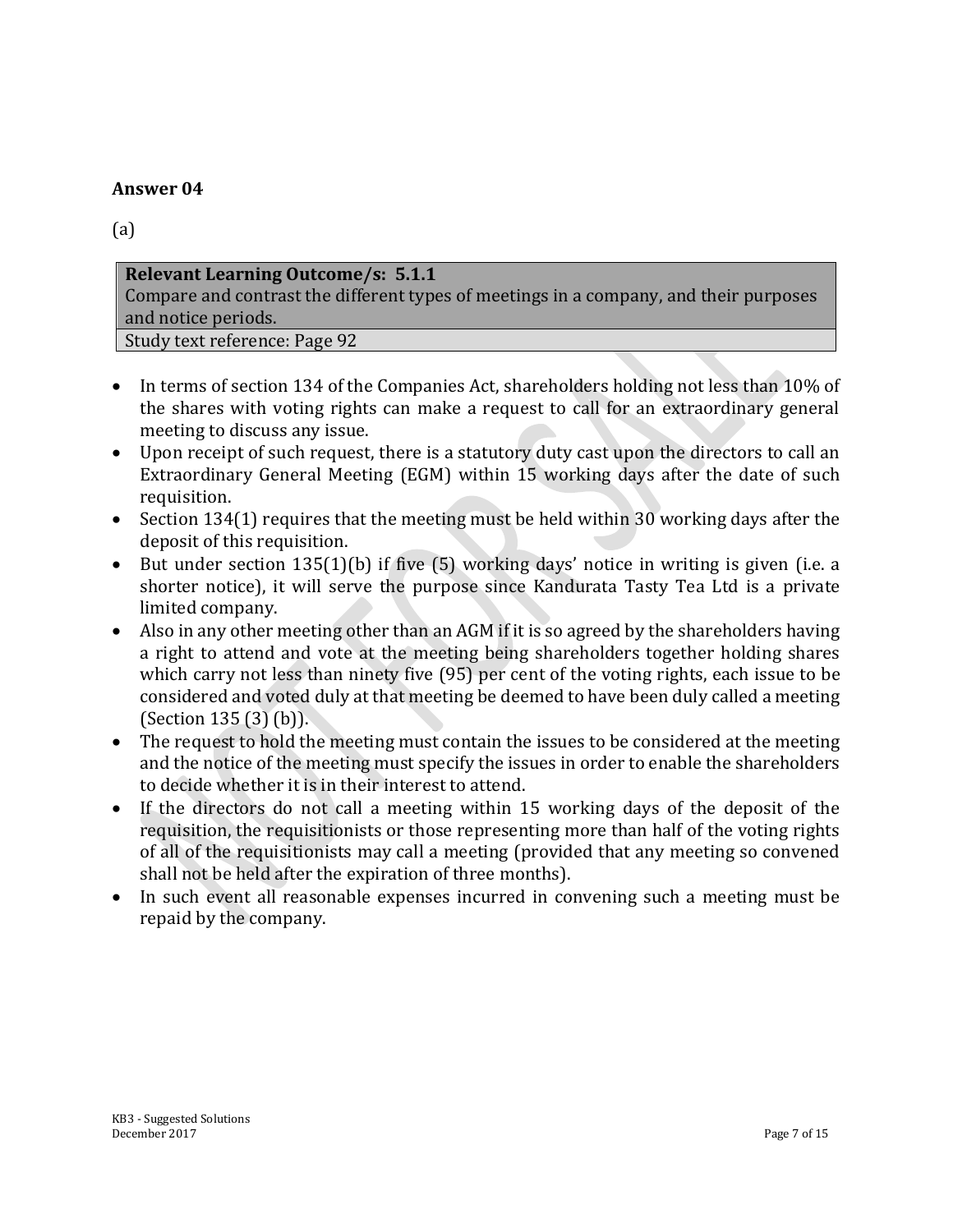(b)

(i)

#### **Relevant Learning Outcome/s: 6.1.1**

Differentiate "compulsory and voluntary winding up" and explain their consequences. Study text reference: Page 114

Section 271 of the Companies Act sets out that a company is deemed unable to pay its debts in the following situations.

- Where the company has failed to pay, secure or compound an admitted debt exceeding Rs. 50,000, which is payable to a creditor within three weeks of the creditor serving a demand on the company to pay back the relevant sum owed.
- Where any execution or other process issued on a judgment, decree or order of any court in favour of a creditor of the company is returned unsatisfied, in whole or in part.
- Where it is proven to the satisfaction of the court that the company in unable to pay its debts.
- (ii)

#### **Relevant Learning Outcome/s: 6.2.1**

Outline the functions of administration/liquidator and receivers/managers Study text reference: Page 121

Section 383 states that a creditor of a company under liquidation cannot be appointed as its liquidator.

As Wishwa Pinto is the main creditor of the company, he is prohibited by section 383, to act as the liquidator of the company.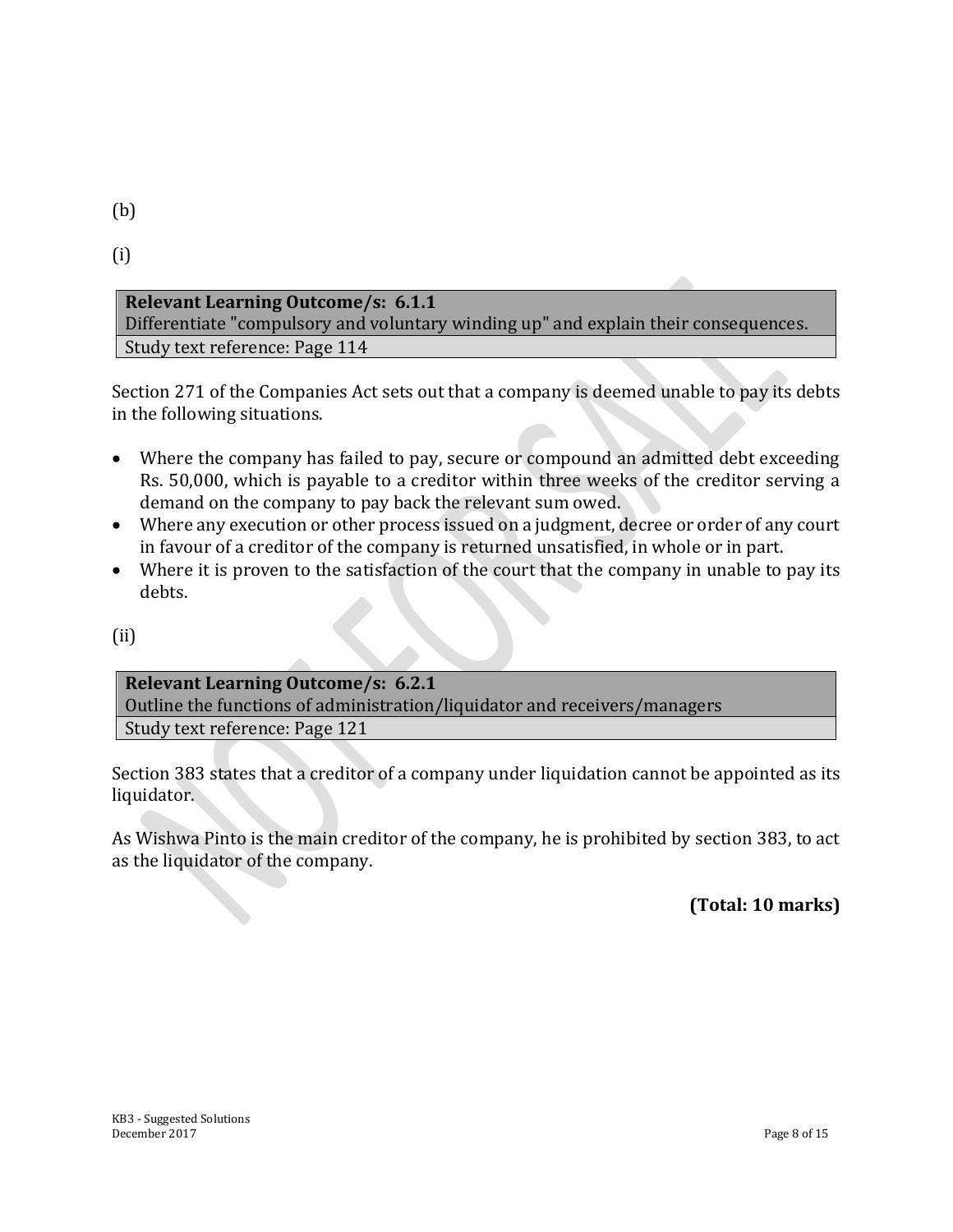(a)

#### **Relevant Learning Outcome/s: 7.1.1** Explain the roles of the Securities and Exchange Commission, the Colombo Stock Exchange and the Central Depository System. Study text reference: Pages 142 and 143

The following services are offered by the CDS:

- Opening of client accounts
- Deposit of shares
- Withdrawal of shares
- Transfer of shares
- Settlement
- Rights and share splits
- Share repurchases
- Corporate entitlements
- Takeovers & mergers
- Providing statements to CDS account holders (monthly, quarterly or annually)
- Record keeping
- Transmissions and nominations

(b)

#### **Relevant Learning Outcome/s: 8.3.4** Explain enforcement of the Arbitral Award Study text reference: Page 166

For the enforcement of an arbitral award, an application must be made to the High Court within one year after the expiry of fourteen days of the making of the award.

Thereafter (subject to the provisions regarding the setting aside of the award), the High Court shall on a day notified to the parties, proceed to file the award and give judgement in accordance with that award.

Subsequent to a judgement so given, a decree shall be entered which shall be enforceable like any other decree of a civil action**.**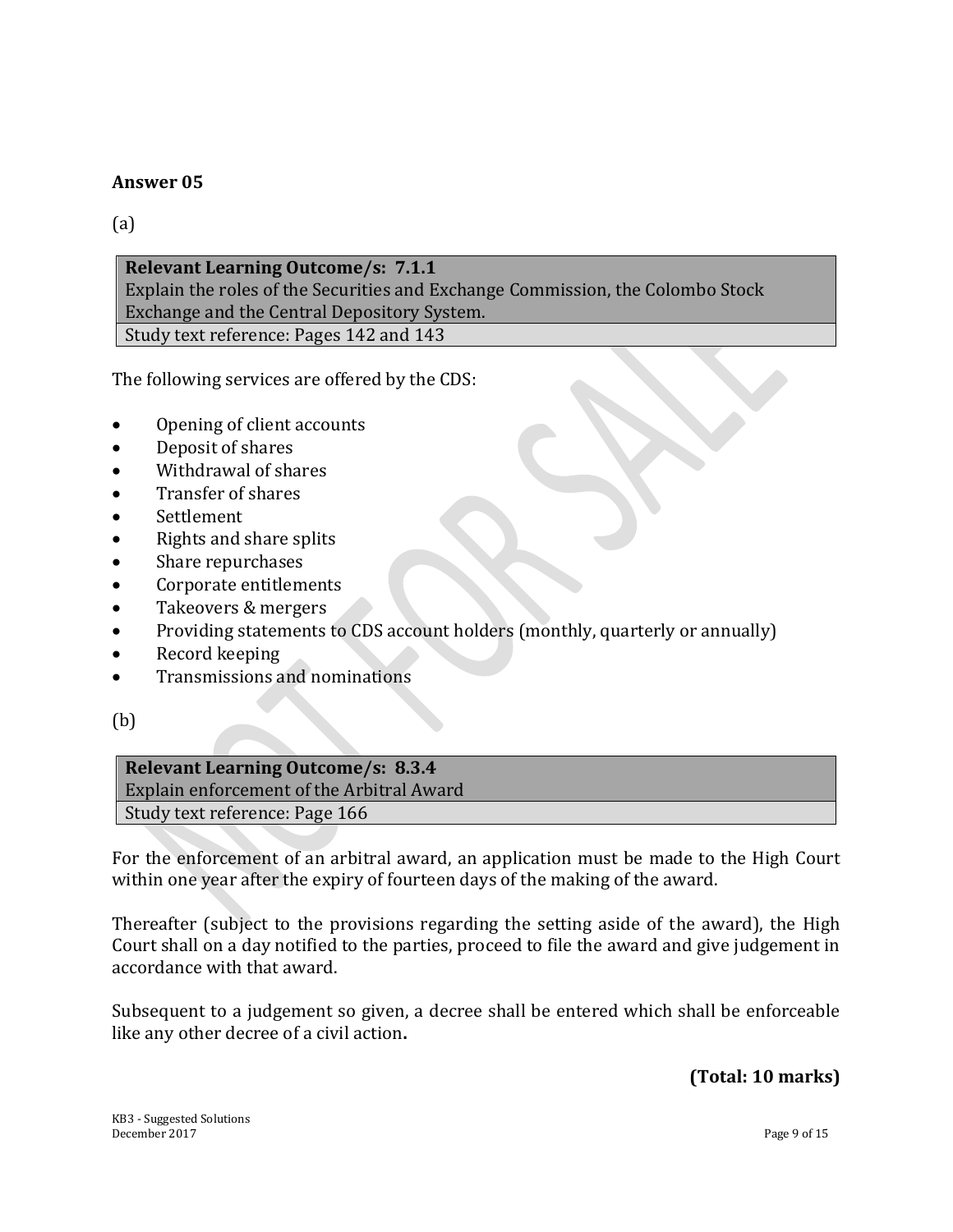## **SECTION 1**

### **BUSINESS TAXATION**

#### **Answer 06**

#### **Relevant Learning Outcome/s: 1.2 and 1.3**

1.2 – Taxable income of a company

1.3 – Gross income tax and balance tax payable

#### **ABE Export (Pvt) Limited Income tax computation for Y/A 2016/17**

| Income tax computation for Y/A 2016/17                                                                                                                |            |           |  |
|-------------------------------------------------------------------------------------------------------------------------------------------------------|------------|-----------|--|
|                                                                                                                                                       | Rs.        | Rs.       |  |
|                                                                                                                                                       | ÷          |           |  |
| Net profit per accounts                                                                                                                               | 19,140,000 |           |  |
| Less:                                                                                                                                                 |            |           |  |
| Interest income - other source of income                                                                                                              |            | 5,760,000 |  |
| Exchange gain - liable income and part of business income                                                                                             |            |           |  |
| Dividend income - other source of income                                                                                                              |            | 125,000   |  |
| Provision for the gratuity fund                                                                                                                       | 1,083,000  |           |  |
| Cash payment made                                                                                                                                     |            | 872,000   |  |
| Training costs not allowed since they are not directly relevant<br>at the commencement of the training.                                               | 287,000    |           |  |
| Provision for medical insurance - not allowed (per the Act, no<br>provision is allowed)                                                               | 1,940,000  |           |  |
| Provision for staff bonus - not allowed since no provision is<br>allowed                                                                              | 1,258,000  |           |  |
| Staff recruitment cost - allowed                                                                                                                      |            |           |  |
| Vehicle maintenance $(3,668,000 - 360,000)$ - allowed since it<br>is used for the business                                                            |            |           |  |
| Ground rent payable $(360,000)$ - not allowed since the<br>payment has not been made yet                                                              | 360,000    |           |  |
| Depreciation on motor cars - disallowed                                                                                                               | 2,028,000  |           |  |
| Charity and donation - disallowed                                                                                                                     | 59,000     |           |  |
| Foreign travel cost - disallowed since it is not connected to<br>earned profit. Further, in the previous year of assessment there<br>were no profits. | 1,105,000  |           |  |
| Gifts and presents cost - disallowed                                                                                                                  | 55,500     |           |  |
| Bad debt written-off (trade) - allowed                                                                                                                |            |           |  |
| Bad debt written-off (not trade) - disallowed                                                                                                         | 172,000    |           |  |
| Bad debt (general provision) - disallowed                                                                                                             | 567,000    |           |  |
| Landline connection charges - not incurred in the production<br>of income                                                                             | 162,000    |           |  |
| Profit from the disposal of the motor lorry                                                                                                           |            | 760,000   |  |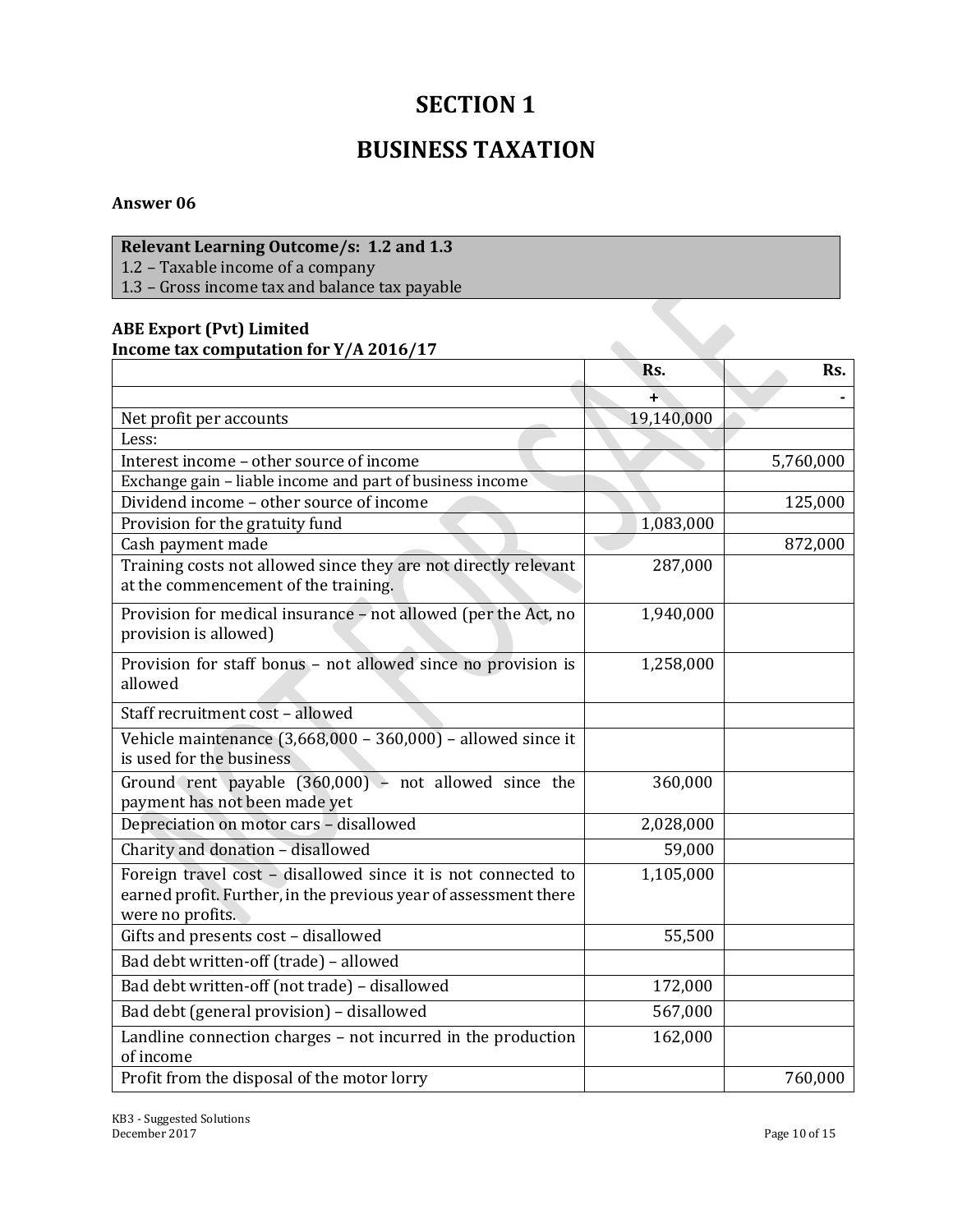| Sale proceeds - (cost of acquisition - capital allowance<br>granted) = $4,600,000 - (5,800,000 - 2,320,000)$                                                                                                |            |             |
|-------------------------------------------------------------------------------------------------------------------------------------------------------------------------------------------------------------|------------|-------------|
| Tax profit                                                                                                                                                                                                  | 1,120,000  |             |
| Bank guarantee charges in respect of a personal loan -<br>disallowed                                                                                                                                        | 272,000    |             |
| Lease interest:                                                                                                                                                                                             | 300,000    |             |
| $1/5$ of lease value 180,000 * 48/5 = 1,728,000<br>(i)                                                                                                                                                      |            |             |
| Amount paid = $1,620,000$<br>(ii)                                                                                                                                                                           |            |             |
| Allowable amount is lesser of (i) or (ii)                                                                                                                                                                   |            | 1,620,000   |
| Interest expense on related party loan taken from the holding<br>company $\rightarrow$ Rs. 14,800,000                                                                                                       |            |             |
| (Stated capital + Reserves) x 4/loan amount * Interest expense<br>$=$ (3,000,000 + 1,850,000) x 4/14,800,000 * 875,000 =<br>1,146,960 $\rightarrow$ allowable amount, therefore no adjustment is<br>needed. |            |             |
| Unrecoverable tax expenses                                                                                                                                                                                  | 382,000    |             |
|                                                                                                                                                                                                             | 30,290,500 | 9,137,000   |
| Adjusted profit from trade or business                                                                                                                                                                      |            | 21,153,500  |
|                                                                                                                                                                                                             |            |             |
| Statutory income from trade                                                                                                                                                                                 |            | 21,153,500  |
| Add: other sources income                                                                                                                                                                                   |            |             |
| Interest income from treasury bills (5,760,000/9 x 10)                                                                                                                                                      |            | 6,400,000   |
| Net dividend income does not part of the statutory income                                                                                                                                                   |            |             |
| Total statutory income:                                                                                                                                                                                     |            | 27,553,500  |
| Less: Deductions under Section 32                                                                                                                                                                           |            |             |
| (i) Brought forward loss = $1,450,000$                                                                                                                                                                      |            |             |
| (ii) 27,553,500 x 35% = 9,643,725                                                                                                                                                                           |            |             |
| Allowable amount is lesser of (i) or (ii)                                                                                                                                                                   |            | (1,450,000) |
| Assessable income                                                                                                                                                                                           |            | 26,103,500  |
| Less: Qualifying payments                                                                                                                                                                                   |            |             |
| Donation made to an approved charity<br>(Allowable amount is lower of $59,000,1/5$ of the assessable<br>income or 500,000)                                                                                  | 59,000     | (59,000)    |
| Taxable income                                                                                                                                                                                              |            | 26,044,500  |
| <b>Tax liability</b>                                                                                                                                                                                        |            |             |
| Business income = $21,153,500 * 12\%$                                                                                                                                                                       | 2,538,420  |             |
| Interest income = $4,891,000 * 28%$                                                                                                                                                                         | 1,369,480  | 3,907,900   |
| <b>Tax credits</b>                                                                                                                                                                                          |            |             |
| WHT credit on treasury bills                                                                                                                                                                                | 640,000    |             |
| Self-assessment payment                                                                                                                                                                                     | 2,000,000  |             |
| ESC payment                                                                                                                                                                                                 | 300,000    |             |
| <b>Total credits</b>                                                                                                                                                                                        |            | 2,940,000   |
| Balance payable                                                                                                                                                                                             |            | 967,900     |

**(Total: 25 marks)**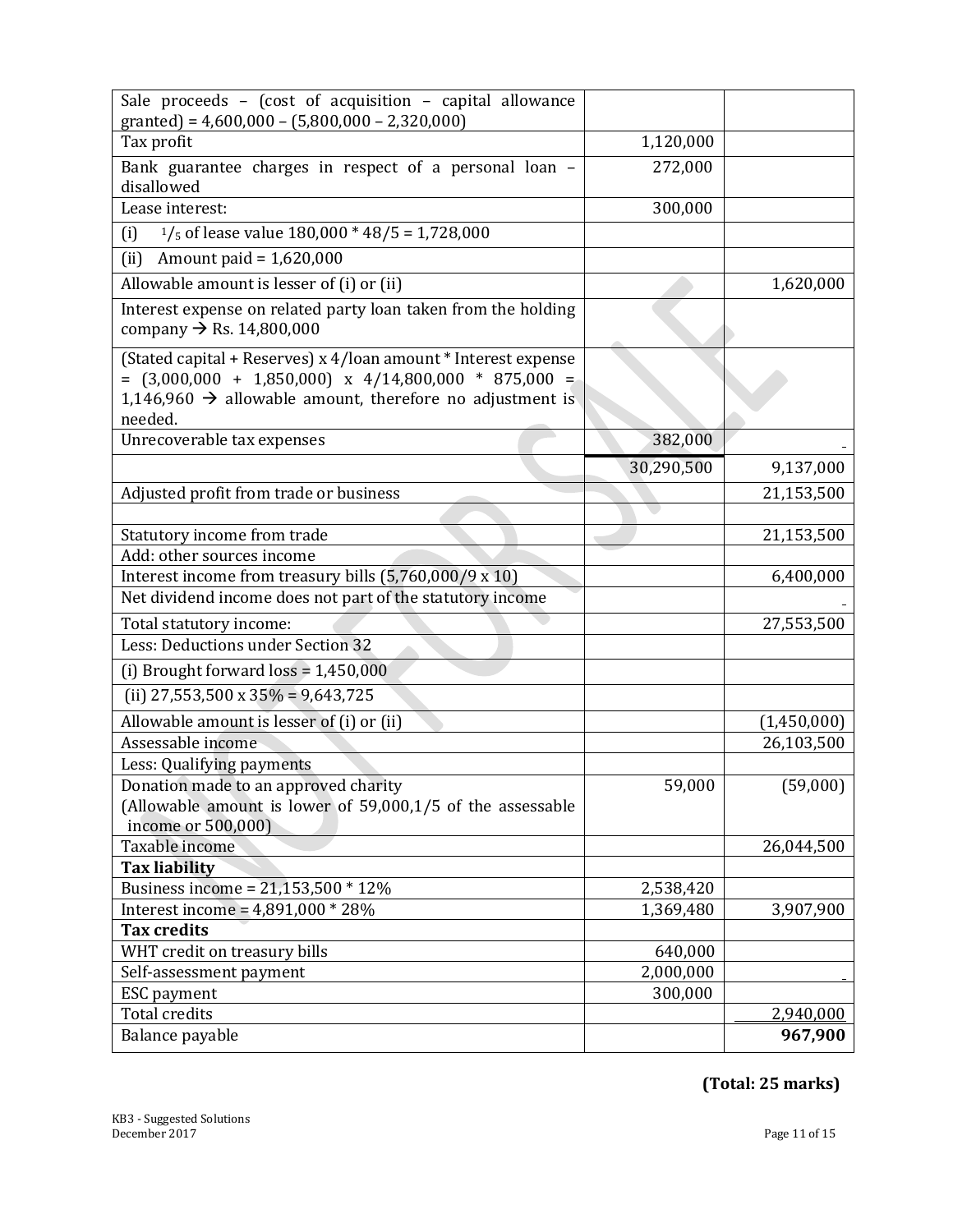#### **Relevant Learning Outcome/s: 3.1, 4.1.3, 5.1 and 5.2**

- 3.1 Partnership
- 4.1.3 Furnishing of returns by partnerships
- 5.1 Value Added tax,
- 5.2 Nation Building Tax

#### (a) (i)

#### **Computation of divisible profit of Success International for Y/A 2016/17**

|                                                                              | Rs.       | Rs.       |
|------------------------------------------------------------------------------|-----------|-----------|
|                                                                              | ٠         |           |
| Net profit per accounts                                                      | 5,300,000 |           |
| Less:                                                                        |           |           |
| Other sources of income excluded / exempt income                             |           |           |
| - Interest income                                                            |           | 292,500   |
| - Income earned from the Maldivian hotel                                     |           | 875,000   |
| (service rendered in SL to a person outside SL) -                            |           |           |
| exempt                                                                       |           |           |
| Add: Salaries paid to partners:                                              |           |           |
| - Rodney                                                                     | 800,000   |           |
| - Vikum                                                                      | 800,000   |           |
| - Nalani                                                                     |           |           |
| (since she is a working partner, salary is allowed)                          |           |           |
| Amortisation of non-refundable deposit -<br>Disallowed                       | 1,500,000 |           |
| Lump sum payment attributable for 2016/17 -<br>allowed (6,000,000/5)         |           | 1,200,000 |
| Rent paid to Vikum - allowed                                                 |           |           |
| Books donation to university - disallowed (allowed<br>for partners as QP)    | 125,000   |           |
| Interest paid on loan to construct a building -                              | 175,000   |           |
| disallowed when ascertaining trade profit                                    |           |           |
|                                                                              | 8,700,000 | 2,367,500 |
| Less: Share of profit relating to working partner is                         |           |           |
| considered as part of the remuneration, which is                             |           | 1,060,000 |
| deductible.                                                                  |           |           |
| $1/s$ of the net profit (assumed that share of profit is                     |           |           |
| based<br>calculated<br>accounting profit<br>on<br>$\rightarrow$              |           |           |
| 5,300,000/5)<br>Tax adjusted profit of the partnership                       |           | 5,272,500 |
| Less: Deductions                                                             |           |           |
|                                                                              |           |           |
| Interest paid on loan obtained to construct a<br>building                    |           | (175,000) |
| Divisible profit                                                             |           | 5,097,500 |
| Interest income will not be part of other income as<br>WHT has been deducted |           |           |
| KB3 - Suggested Solutions                                                    |           |           |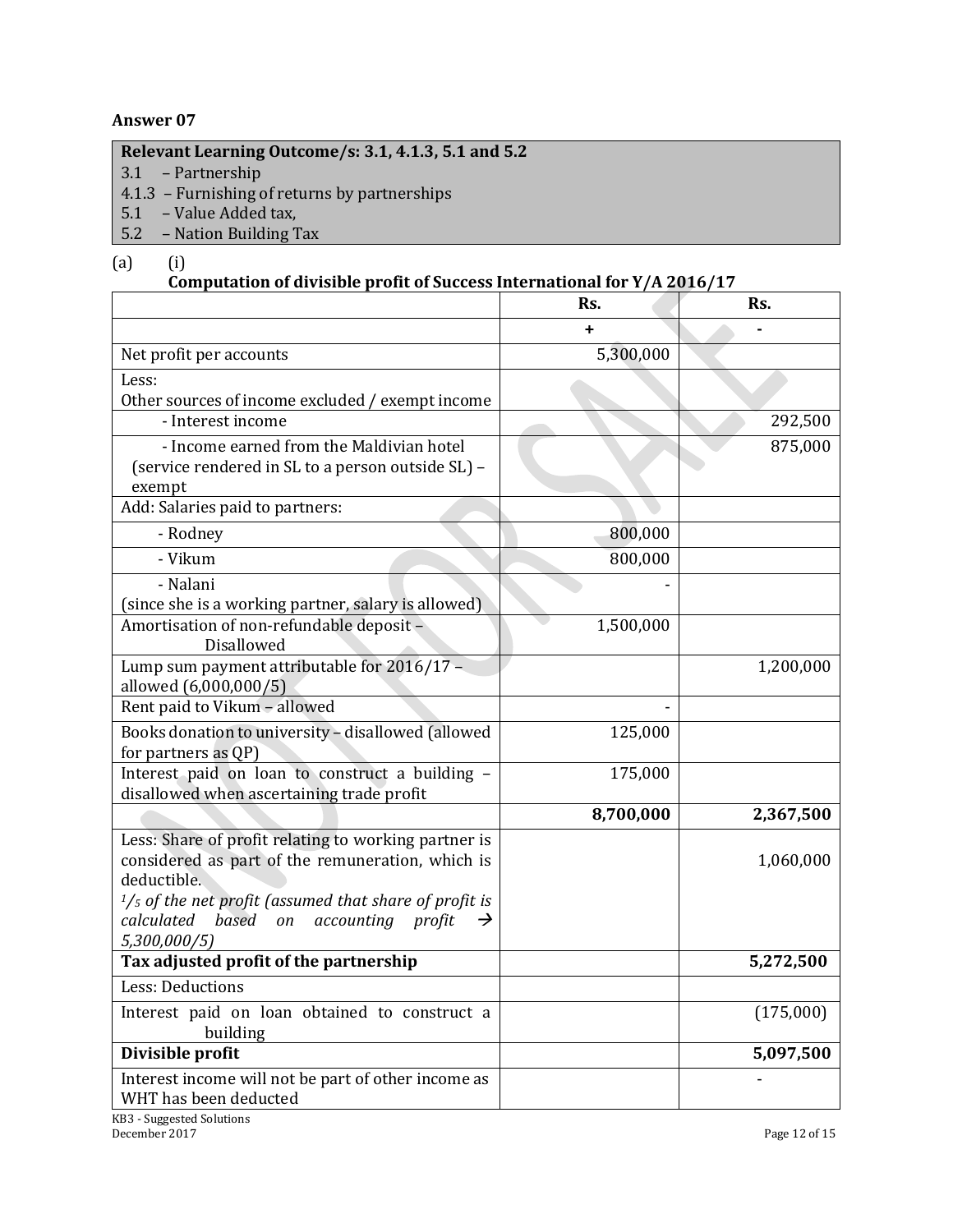| <b>Total</b>                       | 5,097,500   |
|------------------------------------|-------------|
| Less: Tax-free limit               | (1,000,000) |
| Taxable income                     | 4,097,500   |
| Tax at 8% $(4,097,500 \times 8\%)$ | 327,800     |

| Distribution of divisible profit among the<br><b>partners</b> | <b>Total</b> | Rodrigo   | <b>Vikum</b> |
|---------------------------------------------------------------|--------------|-----------|--------------|
| Salaries paid to partners                                     | 1,600,000    | 800,000   | 800,000      |
| Share of profit                                               | 3,497,500    | 1,748,750 | 1,748,750    |
| Divisible profit                                              | 5,097,500    | 2,548,750 | 2,548,750    |

- (ii) Rodney, as the precedent partner of Success International, is required to send a return of the partnership to the Department of Inland Revenue on or before 30th November 2017 showing the following:
	- Profit or loss of the partnership ascertained per provisions of the IRD Act
	- Other income of the partnership
	- Names and addresses of all the partners
	- Apportionment of the divisible profits or losses of the partners according to the profit sharing ratio, taking into account of the salaries and other remuneration of the partners and any interest on the partner's capital
	- Apportionment of other income in accordance with shares in the partnership

| <b>OUTPUT TAX</b>                                         |           |         |         |
|-----------------------------------------------------------|-----------|---------|---------|
| <b>Taxable supply</b>                                     |           |         |         |
| Income earned from survey reports $(3,375,000 - 875,000)$ | 2,500,000 | 15%     | 375,000 |
| <b>Zero-rated supply</b>                                  |           |         |         |
| Designing of survey plan for a Maldivian hotel            | 875,000   | $0\%$   |         |
| <b>Exempt supply</b>                                      |           |         |         |
| Student registration fees and educational courses fees    | 5,500,000 | Exempt  |         |
|                                                           | 8,875,000 |         | 375,000 |
| <b>INPUT TAX</b>                                          |           |         |         |
| <b>Taxable supply</b>                                     |           |         |         |
| Input tax relating to taxable supply                      |           | 160,000 |         |
| Common input tax                                          | 100,000   |         |         |
| <b>Exempt supply</b>                                      |           |         |         |
| Disallowable input tax pertaining to exempt supply        | (68, 750) | 31,250  |         |
| $(5,500,000/8,000,000)$ x 100,000                         |           |         |         |
| Allowable input tax                                       |           |         | 191,250 |
| <b>VAT PAYABLE</b>                                        |           |         | 183,750 |

(b) (i)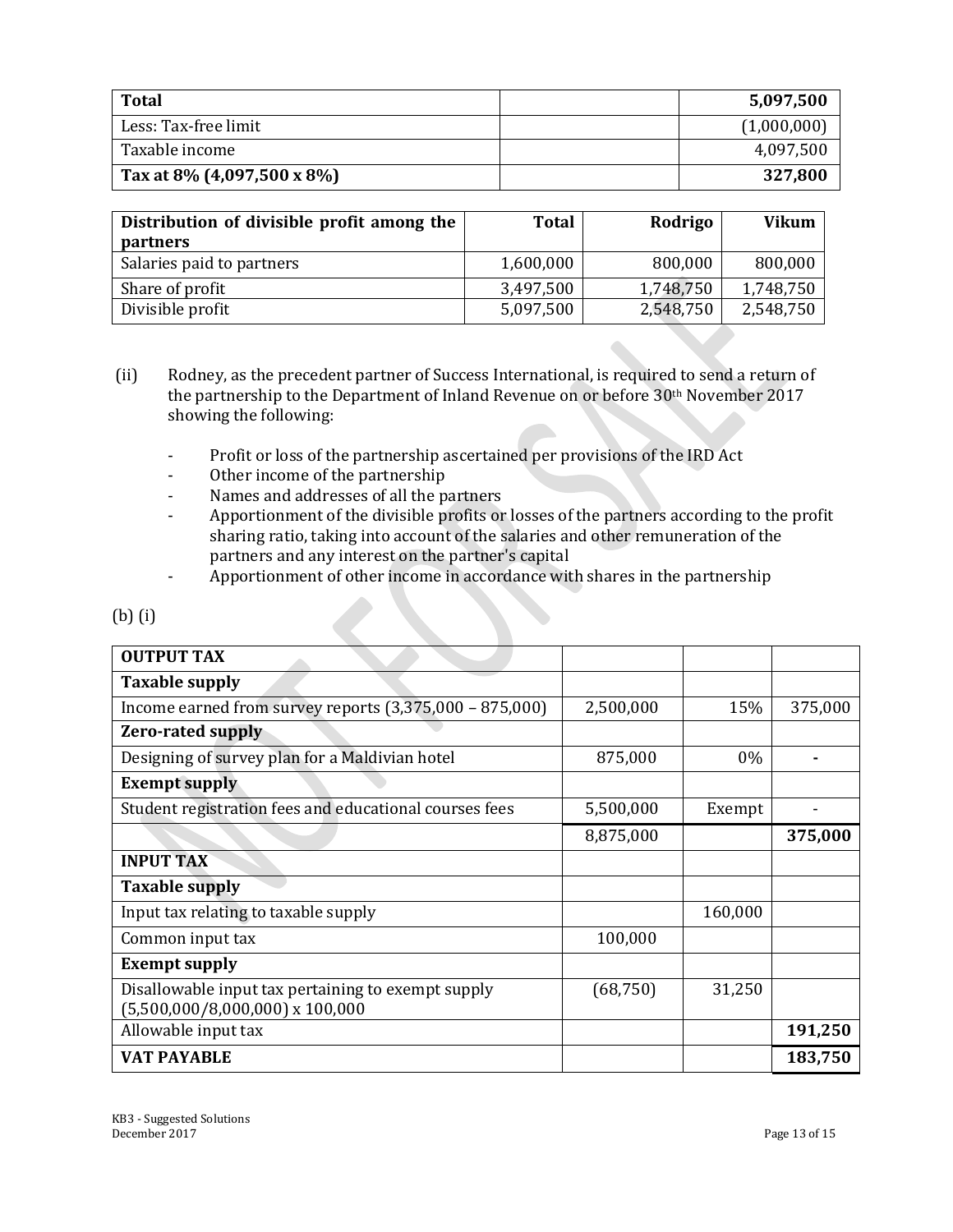(ii) According to the VAT Act, in the case of a registered person whose taxable supplies consist of any supplies other than the supply of goods manufactured in Sri Lanka by them, VAT shall be paid for a period from the 1st day to the 15th day of any month **on** or before the end of that month **and** for the period from the 16th day to the end of that month **on** or before the 15th day of the subsequent month**.** The above payments are subject to the final adjustments, if any, with the submission of the return.

The VAT return has to be submitted on the last day of the month after the expiry of the taxable period.

(iii) The partnership is liable to pay NBT for the quarter ended 31 March 2017 as the liable turnover exceeds Rs. 3 million.

| <b>Computation of NBT liability</b>                       |           |                         |         |
|-----------------------------------------------------------|-----------|-------------------------|---------|
| Liable turnover                                           |           |                         |         |
| Student registration fees and educational<br>courses fees | 5,500,000 | 2%                      | 110,000 |
| Income earned from survey reports                         | 2,500,000 | 2%                      | 50,000  |
| Designing of survey plan to a Maldivian hotel             | 875,000   | <b>Excepted service</b> |         |
| <b>NBT</b> payable                                        |           |                         | 160,000 |

**(Total: 25 marks)**